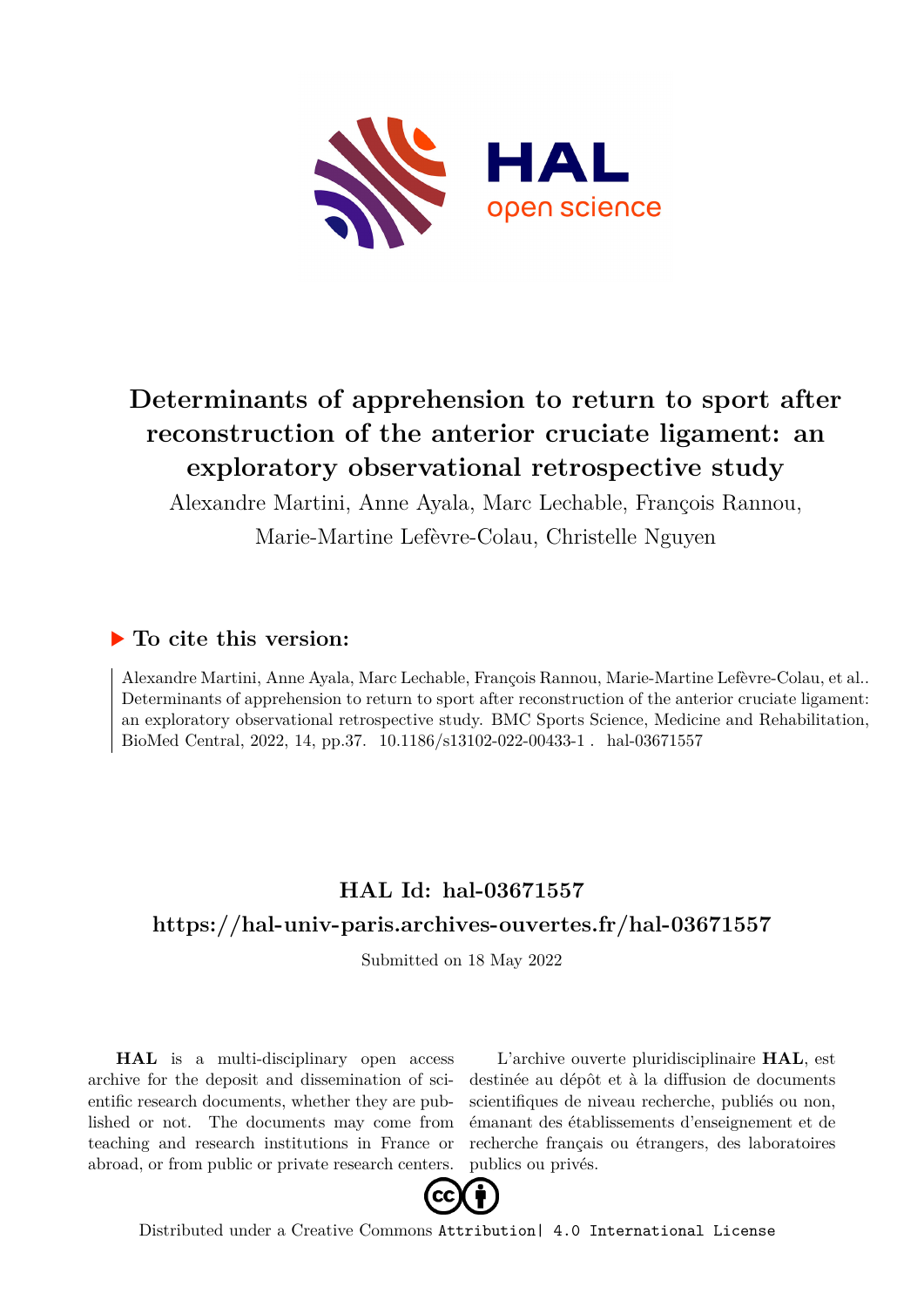# **RESEARCH**

# **Open Access**



# Determinants of apprehension to return to sport after reconstruction of the anterior cruciate ligament: an exploratory observational retrospective study

Alexandre Martini<sup>1,2</sup>, Anne Ayala<sup>2</sup>, Marc Lechable<sup>2</sup>, François Rannou<sup>1,3,4</sup>, Marie-Martine Lefèvre-Colau<sup>1,3,5,6</sup> and Christelle Nguyen<sup> $1,3,4*$ </sup>

# **Abstract**

**Background:** Only 65% of people return to a level of sport equivalent to that before after anterior cruciate ligament (ACL) surgery. Persisting apprehension may in part explain this observation. We aimed to describe characteristics of people with ACL-Return to Sport after Injury (RSI) scores ≥ 60/100 (low apprehension) at 6 months after injury and to identify variables independently associated with low apprehension at 6 months.

**Methods:** We conducted a single-center retrospective study. People who had surgery for an ACL rupture and who participated in an outpatient post-operative rehabilitation program were included consecutively. The ACL-RSI questionnaire was self-administered at 6 months after injury. Baseline characteristics of people with ACL-RSI scores≥60/100 and<60/100 were described. Multiple logistic regression was performed to identify baseline variables associated with low apprehension at 6 months.

**Results:** We included 37 participants: 13/37 (35.1%) were women and mean age was 27.2 (9.2) years. At 6 months, 21/37 (56.8%) had an ACL-RSI score≥60/100. Participants who had an ACL-RSI score≥60/100 more often received a preoperative rehabilitation (16/21 [76.2%] vs 5/16 [31.2%]), and had less often knee pain (7/21 [33.3%] vs 7/16 [43.7%]) and efusion (5/21 [23.8%] vs 8/16 [50.0%]) at 1 month after surgery, than participants who had an ACL-RSI score<60/100. In the multivariate analysis, preoperative rehabilitation was associated with low apprehension at 6 months (OR [95% CI]=0.107 [0.023 to 0.488], *p*=0.002).

**Conclusions:** Preoperative rehabilitation was independently associated with low apprehension at 6 months.

*Trial registration*. Not applicable.

**Keywords:** Anterior cruciate ligament injury, Return to sport, Apprehension

# **Background**

Rupture of the anterior cruciate ligament (ACL) is the most frequent knee ligament injury. Its surgical management has increased over the last decade [1, 2]. Approximately 65% of people return to a level of sport equivalent to that before 2 years post-operatively  $[3]$ . This rate can reach 83% in elite athletes  $[4]$ . The ACL-Return to Sport after Injury (RSI) is a self-administered questionnaire,

\*Correspondence: christelle.nguyen2@aphp.fr

<sup>1</sup> AP-HP.Centre-Université Paris Cité, Hôpital Cochin, Rééducation Et Réadaptation de L'Appareil Locomoteur Et Des Pathologies du Rachis, 27, Rue du Faubourg Saint‑Jacques, 75014 Paris, France Full list of author information is available at the end of the article



© The Author(s) 2022. **Open Access** This article is licensed under a Creative Commons Attribution 4.0 International License, which permits use, sharing, adaptation, distribution and reproduction in any medium or format, as long as you give appropriate credit to the original author(s) and the source, provide a link to the Creative Commons licence, and indicate if changes were made. The images or other third party material in this article are included in the article's Creative Commons licence, unless indicated otherwise in a credit line to the material. If material is not included in the article's Creative Commons licence and your intended use is not permitted by statutory regulation or exceeds the permitted use, you will need to obtain permission directly from the copyright holder. To view a copy of this licence, visit [http://creativecommons.org/licenses/by/4.0/.](http://creativecommons.org/licenses/by/4.0/) The Creative Commons Public Domain Dedication waiver ([http://creativeco](http://creativecommons.org/publicdomain/zero/1.0/) [mmons.org/publicdomain/zero/1.0/](http://creativecommons.org/publicdomain/zero/1.0/)) applies to the data made available in this article, unless otherwise stated in a credit line to the data.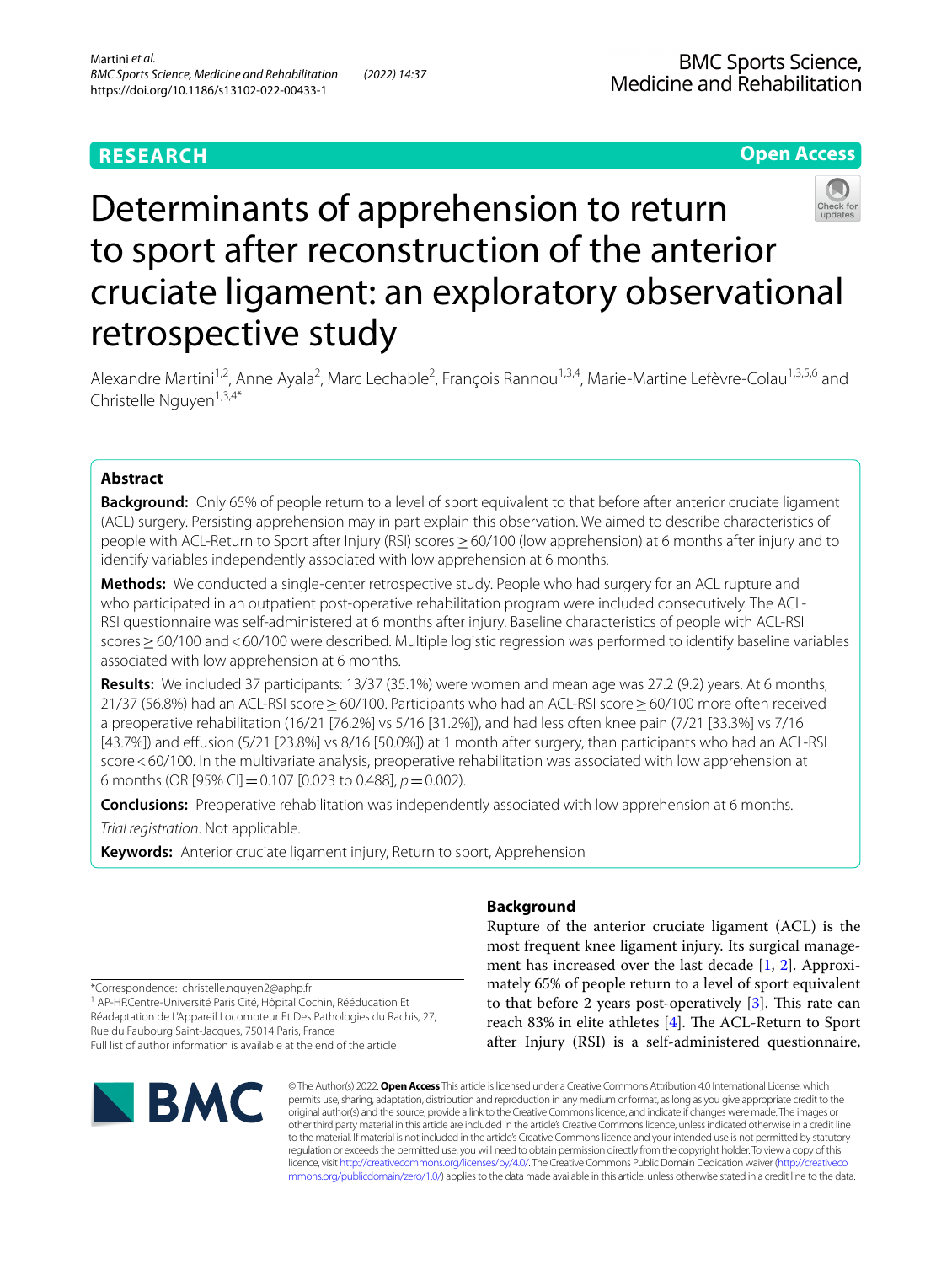validated in 2008, specifcally designed to quantify the apprehension to return to sport after ACL injury  $(0=$  maximal apprehension and  $100=$  no apprehension) [5, 6]. An ACL-RSI score  $\geq 60/100$  at 6 months after injury correlates with a higher rate of returning to sport at 2 years after injury [7]. Therefore, ACL-RSI score at 6 months after injury could be considered as an interim outcome of returning to sport in the long term after ACL injury.

However, determinants of an ACL-RSI score  $\geq 60/100$ at 6 months after injury have been scarcely explored. In the present study, we aimed to describe characteristics of people with scores  $> 60/100$  and  $< 60/100$  at 6 months after surgery and to identify variables independently associated with an ACL RSI < 60/100 score at 6 months.

# **Methods**

# **Design**

We conducted an exploratory observational retrospective single-centered study. Our study is reported in accordance with the Strengthening the Reporting of Observational Studies in Epidemiology (STROBE) statement [8] (Additional fle 1).

# **Participants**

Operated people fulflling inclusion criteria and participating in the outpatient post-operative rehabilitation program at the rehabilitation center of Villiers-sur-Marne (France), from May 2018 to August 2019, were consecutively included. Inclusion criteria were age greater than 15 years, time elapsed between knee surgery and participation in the rehabilitation program less than 8 days, ACL rupture, either isolated or with meniscal involvement. Non-inclusion criteria were associated posterior cruciate ligament or medial collateral ligament injuries and insufficient proficiency in French. All included patients were operated.

# **Interventions**

The outpatient program was conducted for 6 weeks at the rehabilitation center by experienced physiotherapists in accordance with the 2008 French *Haute Autorité de Santé* recommendations [1]. Briefly, in the first 3 weeks of the program, patients aim to achieve active locking in extension and 60–90° fexion of the knee. In the next 3 weeks, they aim to achieve 120° of fexion and a painfree knee without effusion. To this end, patients had four 45-min sessions of physiotherapy per week including passive knee mobilisation, closed chain muscular stabilization exercises and proprioception exercises in bipodal then unipodal support, on stable then unstable planes. Water-based exercise therapy was allowed after complete skin healing. At discharge, patients were referred to an

outpatient physiotherapist for 2 to 3 sessions a week. The content of the outpatient physiotherapy sessions was left at the discretion of the physiotherapist. Patients received information about the movements to be avoided (e.g. open chain, torsion). Physiotherapists instructed participants to perform home-based exercises including isometric quadriceps contractions and knee fexions during the frst two weeks. Returning to sport was not allowed.

## **Outcomes**

Baseline variables were collected by the same physician (AM) during a medical interview and extracted from medical records. The ACL-RSI questionnaire was selfadministered at the 6-month face-to-face follow-up visit with the physiotherapist of the center. If the patient could not attend the 6-month face-to-face visit, he was contacted by the investigator by phone or email and invited to complete and return the ACL-RSI questionnaire by mail or email. The 6-month contact was part of the routine in our center.

## **Statistical analyses**

Baseline characteristics were described with absolute and relative frequencies (n [%]) for categorical data and means (SD) or median [interquartile range] for continuous data, as appropriate. Because our sample size was small and the risk of biases related to our retrospective design was high, we stuck to descriptive analyses and purposely did not prespecify nor perform any comparative analyses. To identify variables independently associated with an ACL-RSI score<60/100 at 6 months after surgery, we performed a multiple logistic regression (MYSTAT 12 v12.02.00). We entered 2 baseline variables selected for their clinical relevance: preoperative rehabilitation (i.e. patient self-reporting having received outpatient physiotherapy sessions) and a maximum force deficit in knee extension greater than 20% compared to the contralateral side, when measured isokinetically at a speed of 60°/sec at 6 months postoperatively. Variables were further selected by automatic backward stepwise regression, with  $p=0.15$  to enter in the model and  $p < 0.05$  to stay in the final model.

## *Ethical consideration.*

Informed consent was obtained for all patients for a record review. Patients were informed that data recorded in medical fles may be retrospectively extracted for research purpose. Our Institutional Review Board (Comité des Recherches non CPP, CERAPHP Centre) confrmed on September 11, 2020, that our study did not fall under the Jardé Law, because our data were retrospectively collected. Therefore, an ethical approval was not necessary.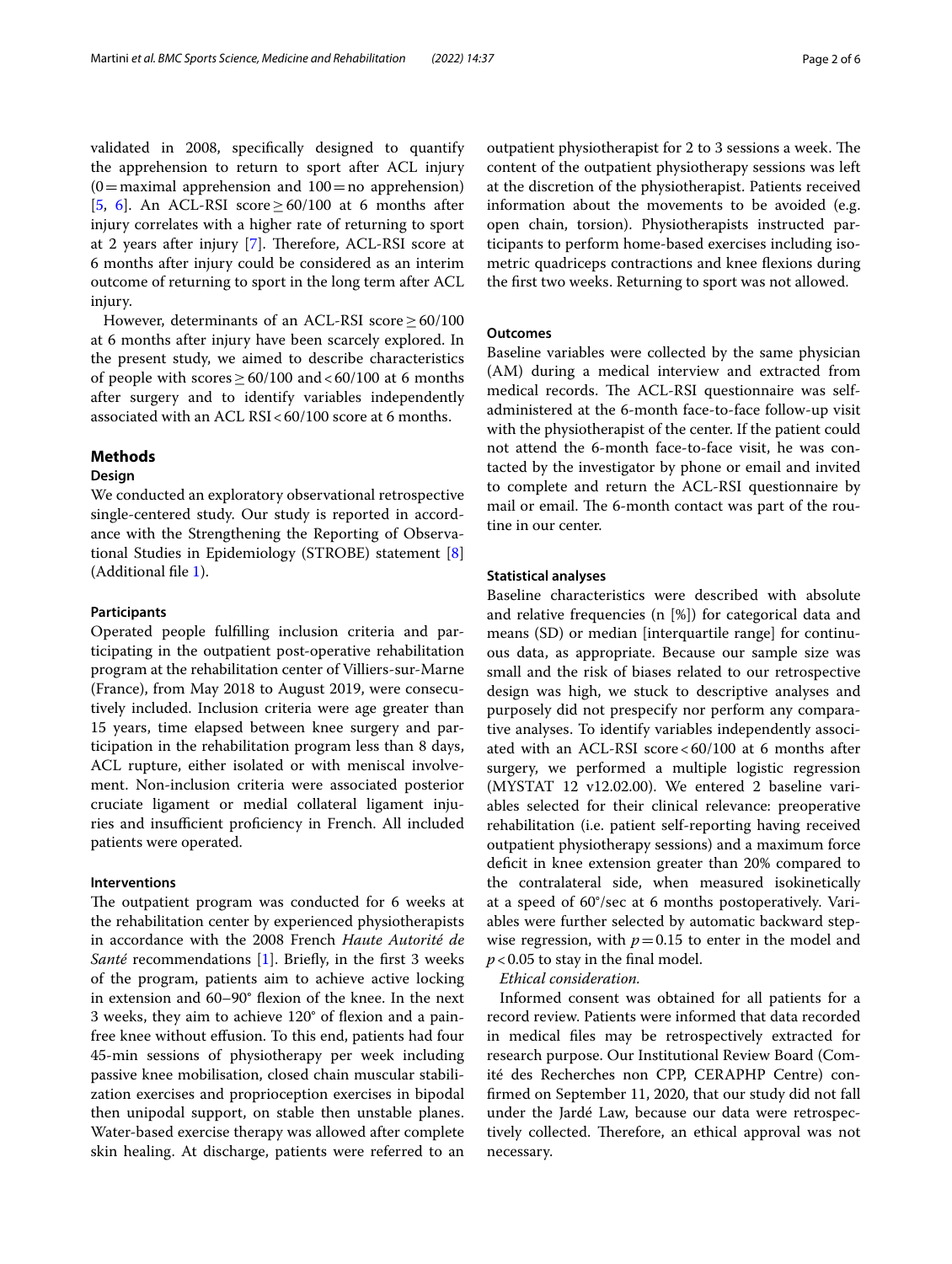# **Results**

# **Participants**

Overall, 37 patients met inclusion criteria and were consecutively included: 13/37 (35%) patients were women, 21/37 (57%) had preoperative rehabilitation, and mean age was 27.2 (9.2) years (7 participants were younger than 18 years). The median (interquartile range) time elapsed between injury and surgery was 11.0 (8.0–22.0) weeks (Table 1).

# **ACL‑RSI score**

At 6 months after injury, 21/37 (57%) patients had an ACL-RSI score≥60/100 (low apprehension). Patients who had an ACL-RSI score≥60/100 more often received preoperative rehabilitation (16/21 [76%] *vs* 5/16 [31%]), were younger (26.3 [9.3] *vs* 28.2 [9.3] years), had less often knee pain (7/21 [33%] *vs* 7/16 [44%] and less often knee joint efusion (4/21 [19%] *vs* 8/16 [50%]) at 1 month after surgery, than patients who had an ACL-RSI score<60/100 (high apprehension) at 6 months after injury. They were also more often "competition" sportsmen and women (11 [52%] *vs* 7 [44%]) (Table 2).

# **Variables associated with ACL‑RSI score**

In the fnal multivariate model, preoperative rehabilitation was the variable signifcantly inversely associated

# **Table 1** Participants' demographics  $(N=37)$

| Age (years), mean (SD)                                                     | 27.2(9.2)       |
|----------------------------------------------------------------------------|-----------------|
| Females, n (%)                                                             | 13(35)          |
| Body mass index <sup>a</sup> (kg/m <sup>2</sup> ), mean (SD)               | 23.8 (2.8)      |
| Time elapsed between injury and surgery <sup>b</sup> (weeks), median (IQR) | 11.0 (8.0-22.0) |
| Preoperative rehabilitation, n (%)                                         | 21(57)          |
| Professional status, n (%)                                                 |                 |
| Professional athletes                                                      | 3(8)            |
| High school students                                                       | 7(19)           |
| Employed                                                                   | 26 (70)         |
| Unemployed                                                                 | 1(3)            |
| Level of sport <sup>c</sup> , n (%)                                        |                 |
| Professional                                                               | 3(8)            |
| Competition                                                                | 18 (49)         |
| Leisure                                                                    | 15(40)          |
| Type of sport, n (%)                                                       |                 |
| Handball                                                                   | 7(19)           |
| Football                                                                   | 8(22)           |
| Martial arts                                                               | 3(8)            |
| Ski                                                                        | 3(8)            |
| Racket sport                                                               | 3(8)            |
| Other                                                                      | 11(30)          |
| Traffic accident/work injury                                               | 2(5)            |
| Surgery, n (%)                                                             |                 |
| Isolated anterior cruciate ligament reconstruction                         | 26(70)          |
| Partial meniscectomy                                                       | 10(27)          |
| Meniscal suture                                                            | 1(3)            |
| Surgical technique, n (%)                                                  |                 |
| Semitendinosus and gracilis construct                                      | 22 (59)         |
| DT4                                                                        | 8(22)           |
| Mac Intosh                                                                 | 1(3)            |
| Kenneth Jones                                                              | 6(16)           |
| Lemaire                                                                    | 6(16)           |
| مرافقه مرادم<br>and CD and and should also death<br>$\sum_{n=1}^{\infty}$  |                 |

 $IQR =$  interquartile range;  $n =$  number; SD = standard deviation

 $a = 36$ 

 $^{\rm b}$  n = 34

 $\frac{c}{n}$ n = 36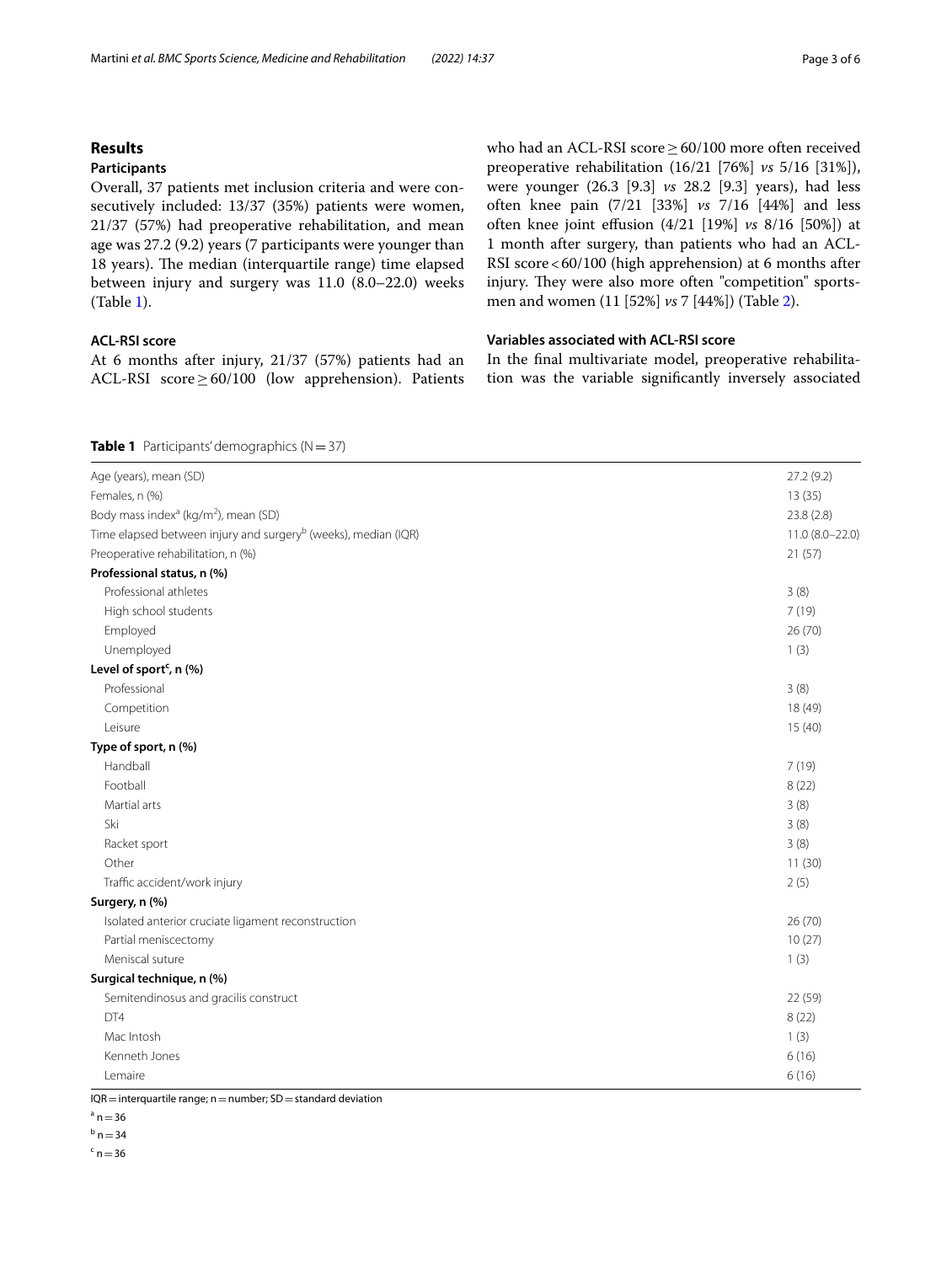# **Table 2** Characteristics of participants with and without apprehension at 6 months

|                                                                                | $ACL-RSI \geq 60 (n=21)$ | $ACL-RSI < 60 (n = 16)$ |
|--------------------------------------------------------------------------------|--------------------------|-------------------------|
| Age (years), mean (SD)                                                         | 26.3(9.3)                | 28.2 (9.3)              |
| Females, n (%)                                                                 | 5(24)                    | 8(50)                   |
| Body mass index <sup>a</sup> (kg/m <sup>2</sup> ), mean (SD)                   | 24(4.1)                  | 23.6(3.2)               |
| Time elapsed between injury and surgery <sup>b</sup> (weeks), mean (SD)        | $15.5(8.0 - 17.0)$       | $9.0(7.5 - 19.0)$       |
| Preoperative rehabilitation, n (%)                                             | 16(76)                   | 5(31)                   |
| Professional status, n (%)                                                     |                          |                         |
| Professional athlete                                                           | 2(9)                     | 1(6)                    |
| High school student                                                            | 4(19)                    | 3(19)                   |
| Employed                                                                       | 15(71)                   | 11(69)                  |
| Unemployed                                                                     | 0(0)                     | 1(6)                    |
| Level of sport <sup>c</sup> , n (%)                                            |                          |                         |
| Professional                                                                   | 2(9)                     | 1(6)                    |
| Competition                                                                    | 11(52)                   | 7(44)                   |
| Leisure                                                                        | 7(33)                    | 8(50)                   |
| Surgery, n (%)                                                                 |                          |                         |
| Isolated anterior cruciate ligament reconstruction                             | 15(71)                   | 11(69)                  |
| Partial meniscectomy                                                           | 5(24)                    | 4(25)                   |
| Meniscal suture                                                                | 1(0)                     | 0(0)                    |
| Surgical technique, n (%)                                                      |                          |                         |
| Semitendinosus and gracilis construct                                          | 12(57)                   | 10(62)                  |
| DT4                                                                            | 6(29)                    | 2(12)                   |
| Kenneth Jones                                                                  | 2(9)                     | 4(25)                   |
| Mac Intosh                                                                     | 1(5)                     | 0(0)                    |
| Lemaire                                                                        | 4(19)                    | 2(12)                   |
| Complications at 1 month after surgery                                         |                          |                         |
| Knee pain (yes), n (%)                                                         | 7(33)                    | 7(44)                   |
| Knee effusion (yes), n (%)                                                     | 4(19)                    | 8(50)                   |
| Amyotrophy (yes), n (%)                                                        | 15(71)                   | 10(62)                  |
| Thigh amyotrophy (cm), mean (SD)                                               | 2.9(1)                   | 2.7(1)                  |
| Quadriceps strength deficit at 6 months after surgery <sup>d</sup> , mean (SD) |                          |                         |
| Isokinetic test at 90°.s <sup>-1</sup> (%)                                     | 19.6(11)                 | 33.4 (23)               |
| Isokinetic test at 60°.s <sup>-1</sup> (%) <sup>d</sup>                        | 19.0(8)                  | 30.8 (21)               |

 $IQR =$  interquartile range;  $n =$  number;  $SD =$  standard deviation

 $^{\circ}$  n  $=$  36  $^{\rm b}$  n = 34

 $c$  n = 36

 $d n = 33$ 

with an ACL-RSI score<60/100 (high apprehension) at 6 months after surgery (*Odds Ratio* [95% CI]=0.107  $[0.023 \text{ to } 0.488], p = 0.002$ .

# **Discussion**

In the present study, we found that baseline characteristics of patients with low apprehension at 6 months after ACL injury difered from those with high apprehension.

Overall, patients with an ACL-RSI score  $\geq 60/100$ (low apprehension) at 6 months after injury were younger and had less often post-operative knee pain and knee joint efusion than those with an ACL-RSI score < 60/100. Our results were consistent with those of Webster and colleagues, who found a positive efect of younger age and post-operative International Knee Documentation Committee score on the psychological readiness to return to sport  $[9]$ . In our study, we observed that nearly half (49%) of the participants were "competitive" athletes, compared to 40% in the study by Sadeqi et al. In addition, 66% practiced a pivot or contact pivot sport compared to 84% in this same study. Finally, concerning the types of surgical procedures,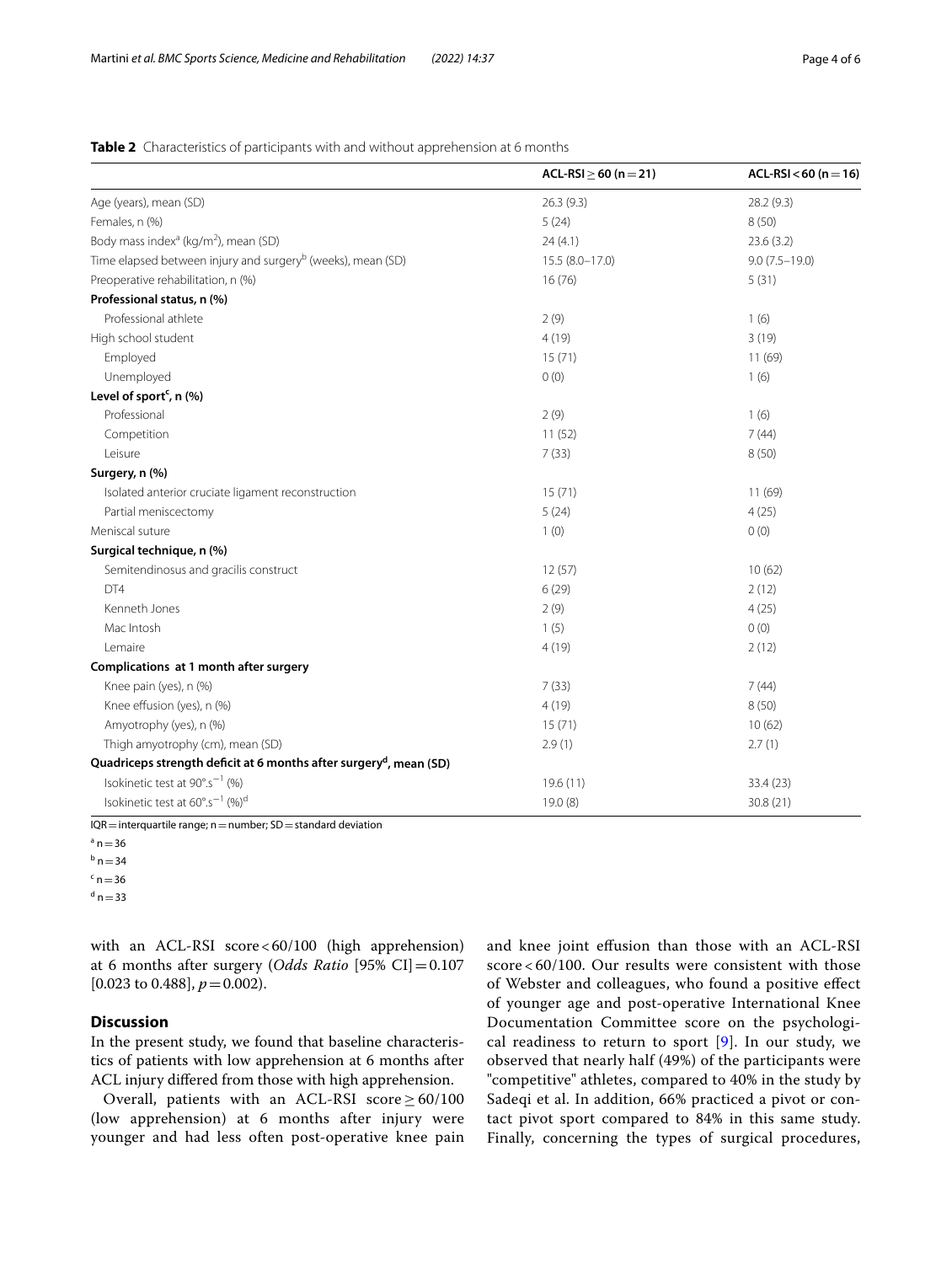hamstring grafts (ST-G, T4D) represented 81% of the procedures in our study *versus* 88% in Sadeqi et al.

In our study, 21/37 (57%) patients received preoperative rehabilitation. We found that 2/3 (67%) professional sportsmen and women had preoperative rehabilitation, 10/18 (55%) "competition" sportsmen and women, but only 4/16 (25%) "leisure" sportsmen and sportswomen. Several reasons may explain our observation: surgeons and physicians may have had different prescription habits, preoperative rehabilitation protocols could have difered depending on the profle of the referred patient, and surgeons and physicians could have selected patients to preoperative rehabilitation based on their level of sport.

In multivariate analysis, preoperative rehabilitation was associated with ACL-RSI score at 6 months after injury. In the present study, preoperative rehabilitation was not standardized. Rehabilitation programs usually include muscle strengthening (quadriceps/hamstring) and proprioception exercises  $[10]$ . These practices stem from the fact that the strength of the quadriceps/hamstring pair in preoperative care is associated with better knee function at 6 months after surgery  $[11]$ . There are no recommendations on the optimal duration, intensity, frequency and mode of delivery of preoperative rehabilitation sessions before ACL surgery. A study of non-superiority did not show any benefts in continuing rehabilitation beyond 10 weeks [12].

Our study has limitations. Firstly, one of the main limitations was the use of diferent surgical techniques with also diferent surgeons and the practice of very diferent sports. Secondly, prescription habits of preoperative rehabilitation could have difered between surgeons and one cannot exclude that an operator efect may have infuenced the ACL-RSI score at 6 months. Thirdly, outpatient physiotherapy between 6 weeks and 6 months post-operatively was also left at the discretion of the physiotherapist and was not standardized. Lastly, that some participants, contrary to others, could have received home-based exercises and/or suitable physical activity in addition to the supervised sessions, could also have infuenced the ACL-RSI score at 6 months. However, the retrospective and exploratory design of our study did not allow us to comprehensively collect these data and to include them in the analyses. Our small sample size did not allow us to perform robust multivariate modelling. Finally, information about performance-related variable such as isokinetic quadriceps strength, history of previous contralateral injury, Tegner score, involved surgeons, and adherence to rehabilitation were not collected, and efect sizes were not calculated, but could have added relevant information to our dataset.

# **Conclusions**

Patients with low apprehension at 6 months after ACL injury difer from those with persisting apprehension. Our exploratory fndings support further research to assess the efectiveness of preoperative rehabilitation to enhance psychological readiness to return to sport after reconstruction of the ACL.

#### **Abbreviations**

ACL: Anterior cruciate ligament; RSI: Return to Sport after Injury; SD: Standard deviation; STROBE: Strengthening the reporting of observational studies in epidemiology (STROBE.

# **Supplementary Information**

The online version contains supplementary material available at [https://doi.](https://doi.org/10.1186/s13102-022-00433-1) [org/10.1186/s13102-022-00433-1](https://doi.org/10.1186/s13102-022-00433-1).

**Additional fle 1**. **STROBE** Statement-checklist of items that should be included in reports of observational studies.

#### **Acknowledgements**

Not applicable.

#### **Authors' contributions**

Conception and design of the study. AM, MMLC, CN. Drafting of the original protocol. AM. Coordination of the study. AM. Acquisition of data. AM, AA, ML. Design of the statistical analysis plan. AM, CN. Analysis and interpretation of the data. AM, MMLC, CN. Drafting of the present manuscript. AM, MMLC, CN. Reviewing and providing comments on manuscript. AA, ML, FR. Final approval. AM, AA, ML, FR, MMLC, CN. All authors read and approved the fnal manuscript.

## **Funding**

None to declare.

#### **Availability of data and materials**

The full original protocol and dataset can be accessed by academic researchers by contacting Prof. Christelle Nguyen (christelle.nguyen2@aphp.fr).

#### **Declarations**

#### **Ethics approval and consent to participate**

Informed consent was obtained for all patients. Our Institutional Review Board (Comité des Recherches non CPP, CERAPHP Centre) confrmed on Septem‑ ber 11, 2020, that our study did not fall under the Jardé Law, because our data were retrospectively collected. Therefore, an ethical approval was not necessary.

#### **Consent for publication**

Not applicable.

#### **Competing interests**

The authors declare that they have no competing interests.

#### **Author details**

<sup>1</sup> AP-HP.Centre-Université Paris Cité, Hôpital Cochin, Rééducation Et Réadaptation de L'Appareil Locomoteur Et Des Pathologies du Rachis, 27, Rue du Faubourg Saint-Jacques, 75014 Paris, France. <sup>2</sup> Centre de Rééducation Fonctionnelle, 94350 Villiers-Sur-Marne, France.<sup>3</sup> Université Paris Cité, Faculté de Santé, UFR de Médecine, 75006 Paris, France. <sup>4</sup>INSERM UMR-S 1124, Toxicité Environnementale, Cibles Thérapeutiques, Signalisation Cellulaire Et Biomarqueurs (T3S), Campus Universitaire des Saints‑Pères, 75006 Paris, France. 5 <sup>5</sup>INSERM UMR-S 1153, Centre de Recherche Épidémiologie Et Statistique Paris